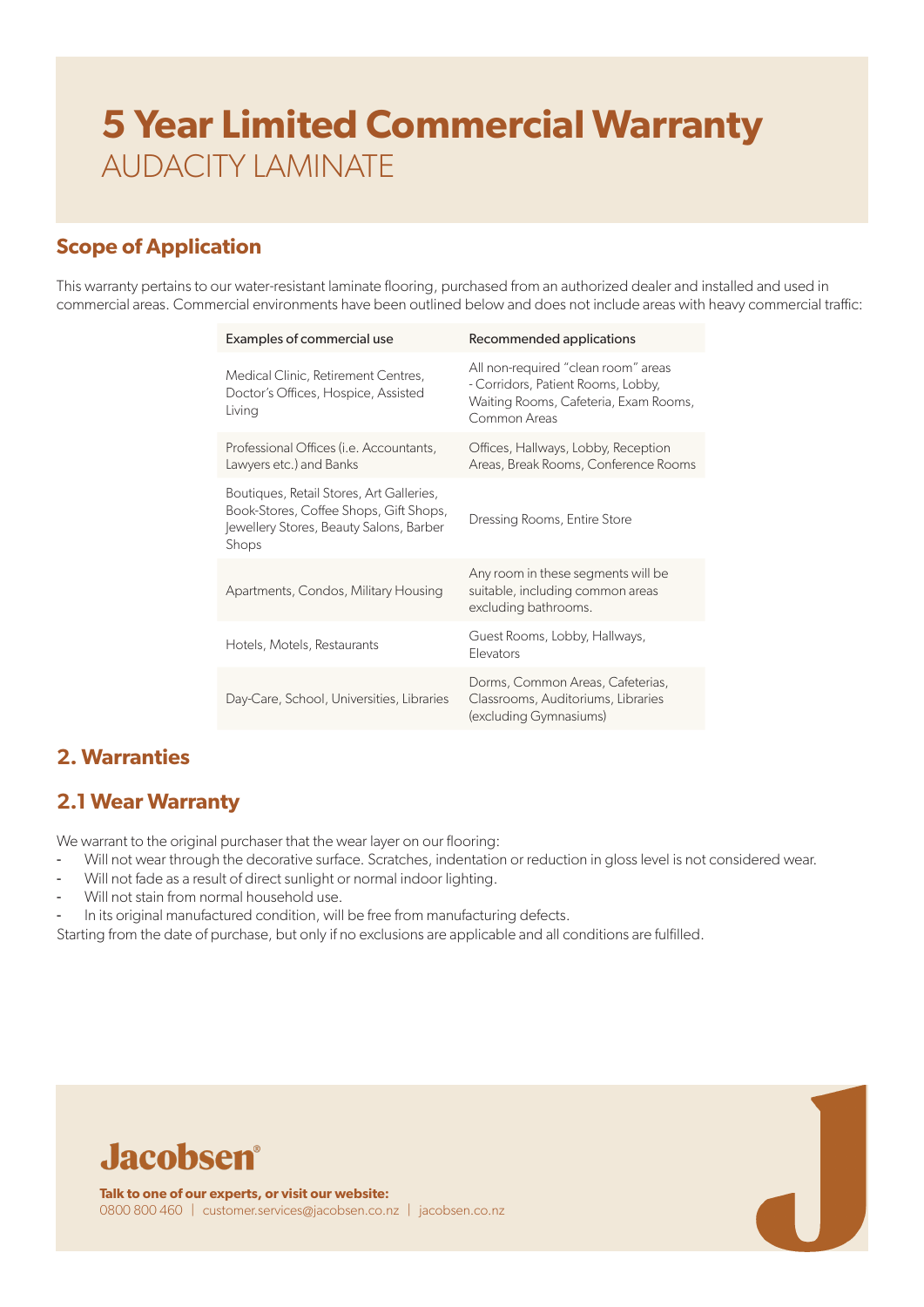## **2.2 Structural Warranty**

We warrant the original purchaser that our flooring:

- Will not delaminate
- In its original manufactured condition, will be free from manufacuring defects.

This is starting from the date of purchase, but only if no exclusions are applicable and all conditions are fulfilled.

### **2.3 Installation Over a Radiant-Heated Subfloor Warranty**

We warrant to the original purchaser starting from the date of purchase, the floor can be installed over a radiant-heated subfloor, but only if no exclusions are applicable and all conditions are fulfilled. This radiant-heated subfloor warranty is only applicable when at least the following cumulative requirements are fulfilled:

- The radiant-heating system has to be a water resistant pipe radiant heating system (this means, for example, that we do not warrant installation over electrical radiant-heating systems).
- The radiant heating system must incorporate electronic temperature controls.
- Before installing over newly constructed radiant heat systems, operate the system at maximum capacity to force any residual moisture from the cementitious topping of the radiant-heat system. Then, set the thermostat to a comfortable room temperature for the installation. It is recommended that the radiant-heat be applied in a gradual manner after installing the flooring. Refer to the radiant heat system's manufacturer recommendations for additional guidance.
- Maximum operating temperature should never exceed 27°C.

### **3. Pet Warranty**

We warrant that the floor will resist staining caused by pet (domestic cat or dog) stains, including urine, feces and vomit. Stain resistance means the ability of your floor to resist (i.e. minimize or withstand) permanent stains for the warranty period. However, accidents should be cleaned up immediately (within 24 hours), as the longer they sit, the more difficult they wil be to remove. Any damage to the subfloor and/or surrounding structure caused by pets is not covered by this warranty.

#### **4. 72 Hours Watersafe Moisture Resistance Warranty**

This warranty is only for Residential Use. When properly installed, the floor will not be damaged by topical, localized spills resulting from normal household use, such as wet shoes, liquid spills, dripping while exiting a bath tub or shower, provided they are removed within 72 hours. However, flooding is NOT covered by the warranty, which means standing water must be avoided at all times.

### **5. Exclusions and Conditions**

- Damage arising by not following relevant installation, care, maintenance and use instructions of the present warranty and the installation instructions provided.
- Damage arising from improper installation (for example installation on an unlevelled subfloor and installation when there is no sufficient perimeter expansion zone), improper care, improper maintenance, or improper use.
- Damage arising because the flooring is exposed to extreme cold (below 15°C) or extreme heat (above 35°C).
- Damage caused by exposure to excessive moisture (for example, excessive moisture in a concrete slab, excessive moisture from hydrostatic pressure, flooding, standing water, water underneath the flooring, excessive moisture as a result of malfunctioning appliances such as dishwashers, ice makers, refrigerators, sinks, pipes).



**Talk to one of our experts, or visit our website:** 0800 800 460 | customer.services@jacobsen.co.nz | jacobsen.co.nz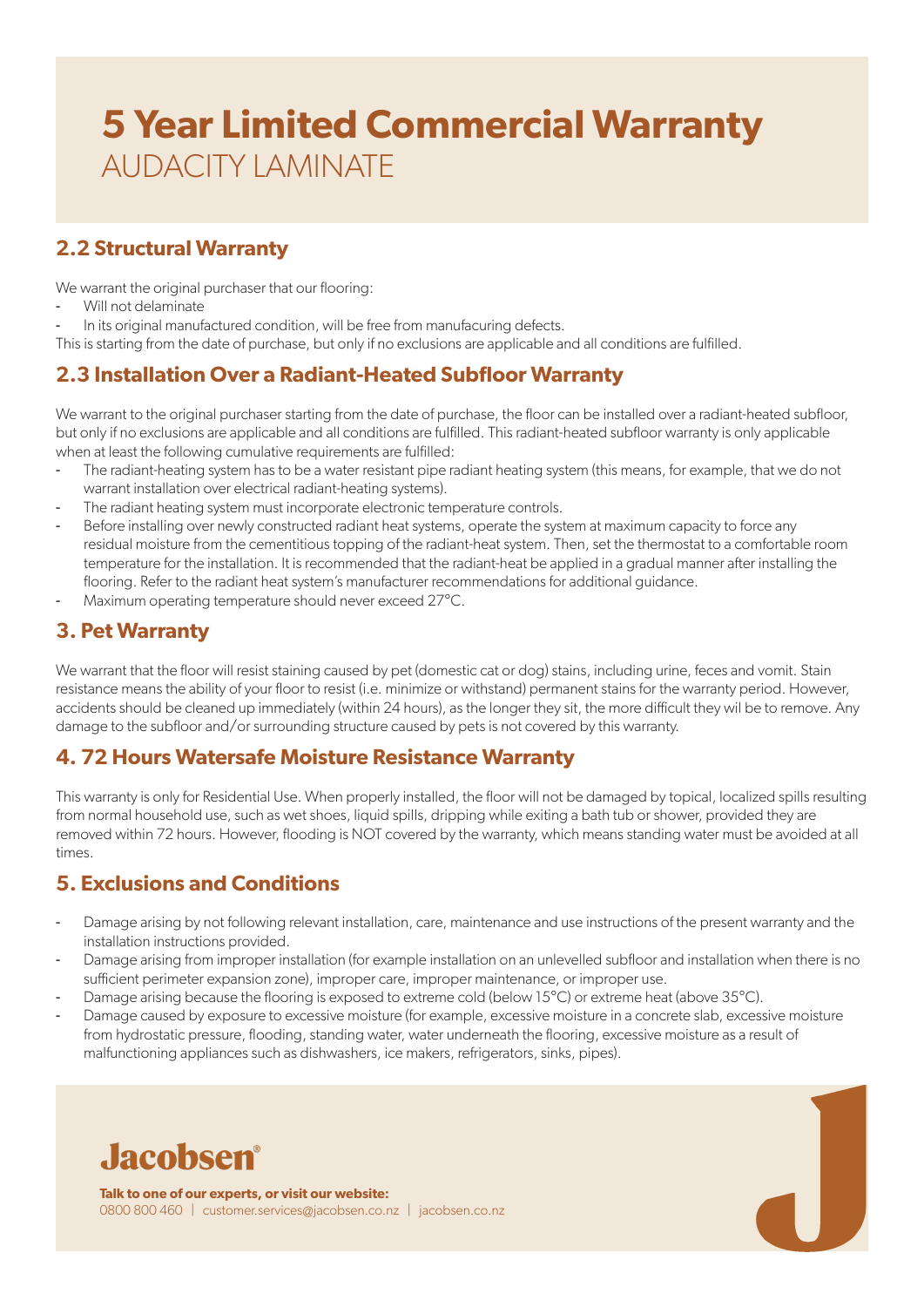- Damage caused by normal household spills, which are not removed promptly within 72 hours.
- Normal wear and tear of the flooring.
- Normal changes in colour, gloss, grain pattern and tone (this is normal for flooring as it ages).
- Damage arising because the flooring is not used under normal conditions.
- Damage arising from accidents, abuse, misuse, or the use of strong chemicals.
- Damage caused by an act of God (for example, a natural disaster).
- Damage caused by vacuum cleaner beater bars or hard plastics, or metal castor wheels.
- Differences in aspect, colour, gloss, grain pattern and tone with the reference flooring sample in, for example, the store or showroom.
- Flooring that has been damaged or neglected during transportation.
- Scratches, marks, stains and other damage caused by exposure to 'abrasives' such as; pebbles, grit, sand, high heeled shoes, furniture etc.
- Indentations.
- Damage to click joints or indentation due to heavy rolling loads.
- Damage of planks coming apart at the seams because they have been engaged/disengaged more than three times.
- Damage caused by the collections of dirt and moisture at entrances due to the lack of interior and exterior doormats.
- Damage caused by shoes having heeltaps or sharp objects protruding from the sole such as rocks, exposed nails and gravel.
- Damage caused by walking on with spike, or stiletto-heeled, shoes.
- Damage caused by sliding or rolling heavy objects on the floor. A solid, protective covering must be laid (must use at least 6.35mm hard board) on your floor and gently 'walk' the item across it. Carpet or cardboard is not adequate to prevent surface indentation or roller marks from occurring or scratches on the floor.
- Damage caused by non-compliant castors on furniture. Barrel-type castor wheels or wide, flat glides are best for protecting the floor. For areas with rolling chairs (e.g. desk area), ensure a protective mat is used under the chair.
- Damage caused by hard, narrow, furniture rollers. They must be replaced with wide, rubber rollers.

This warranty is valid only to the original purchaser. It is not transferable and only applicable to the first installation of the flooring. The affected area must be visible and cover an area bigger than 25 m². This warranty does not apply to any products designated as B grade, cabin grades, closeouts, seconds, factory special, non-standard items and flooring sold "as is".

It is the responsibility of the purchaser and the installer, whether they are professionals or a do-it-yourselves, to inspect all flooring and flooring accessories before installation. If during inspection the purchaser or the installer knows/discovers, or can reasonably be supposed to know/discover (for example, when the default is visible), that the flooring has a visible manufacturing issue, do not install the flooring. Please immediately contact the retailer from which the flooring was purchased. No claims will be accepted for flooring of which the purchaser or installer knew/discovered, or can reasonably be supposed to have known/discovered, that there was something wrong with it. In such case, we only warrant the part of the flooring which has not been installed yet.

We do not allow or authorize any other person or entity to alter the obligations and limitations in this warranty. This warranty is the complete and exclusive expression of our warranty and is in lieu of all other express and/or statutory warranties. Any implied warranties, including but not limited to the implied warranties, merchantability and fitness for a particular purpose are limited to this express warranty. However, some jurisdictions do not allow exclusion or limitation on how an implied warranty lasts, so the above limitation or exclusion may not apply to you.

We expressly exclude and will not pay consequential or incidental damages under this warranty. By this we mean, for example, loss, expense, inconvenience or damages, other than to the flooring itself, that may result from a defect in the flooring. However, some jurisdictions do not allow exclusion or limitation of incidental or consequential damages, so the above may not apply to you.



**Talk to one of our experts, or visit our website:** 0800 800 460 | customer.services@jacobsen.co.nz | jacobsen.co.nz